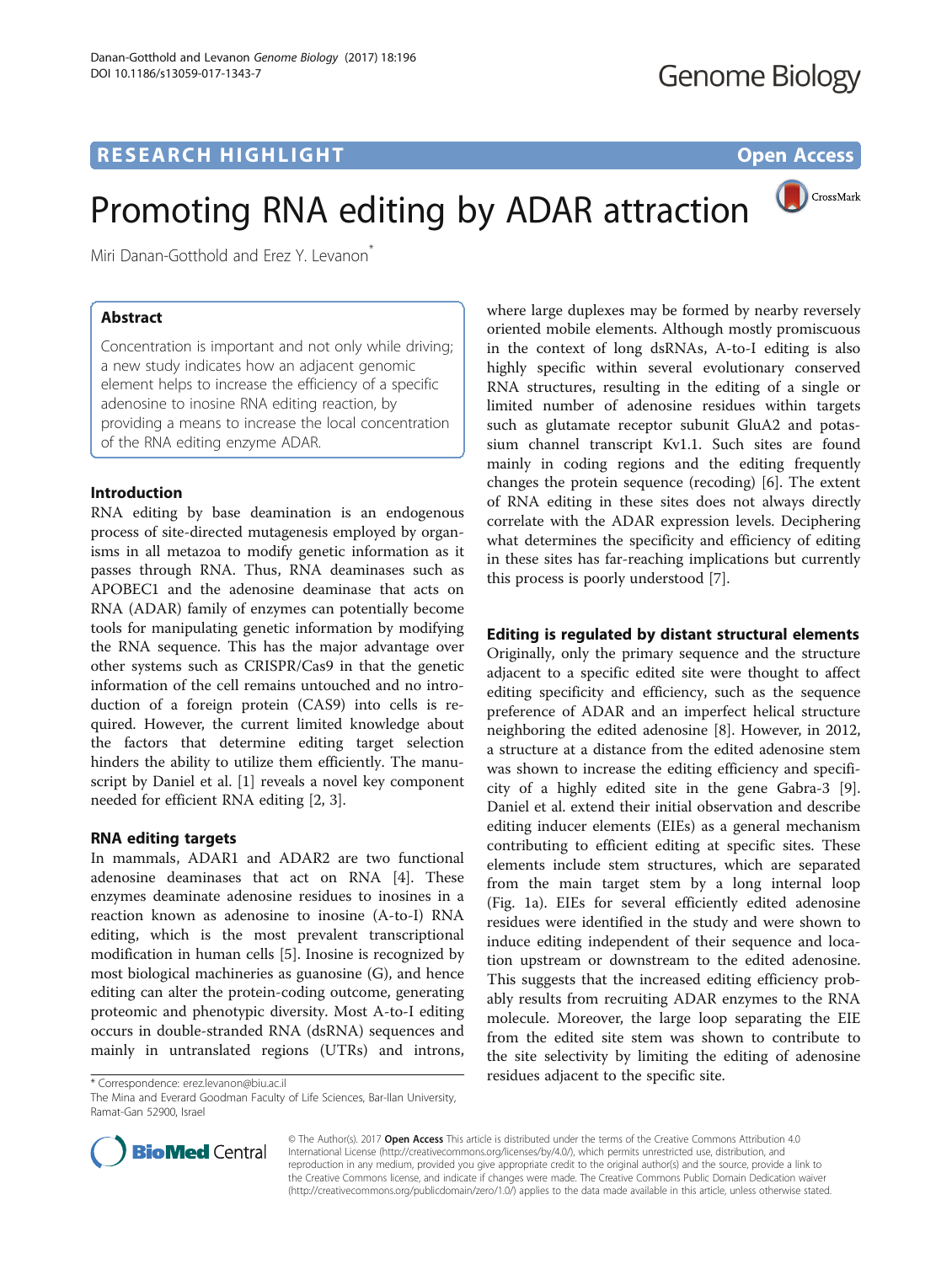<span id="page-1-0"></span>

## Possible mechanism of regulating editing levels by EIEs

The unique mechanism suggested by Daniel et al. [\[1](#page-2-0)] is reminiscent of an aircraft carrier which serves as a convenient landing field for planes. In this case, EIEs on the RNA molecule provide a highly efficient binding site, which recruits multiple ADARs to a location in proximity to the specific target. Thus, the study indicates a new important role for long dsRNAs and dsRNA binding domains (dsRBDs) of ADAR in increasing the local concentration of enzyme in the vicinity of the site targeted for editing. This results in highly efficient editing at the selected site.

Since the long dsRNA is also promiscuously edited by ADAR enzymes, a reasonable speculation may be that these elements also have a role in releasing the ADARs from the RNA molecule. In this way, a molecule that has attracted a very high concentration of enzyme will be eventually hyperedited at the long stem, lowering the ability to recruit further ADARs (Fig. 1b).

Long dsRNAs are largely composed of reversely oriented non-coding retrotransposons, which constitute approximately half of the mammalian genome. The effect of these elements in the cell is mostly unclear and they are generally considered non-functional. Daniel et al. provide a new noteworthy regulatory meaning for some of these mobile elements by showing they induce RNA editing activity. This may be also valid for additional dsRNA-binding proteins, potentially extending the role of these elements.

### Conclusions

A-to-I editing has been studied extensively and shown to play a role in developmental processes and disease. Aberrant editing has been associated with autoimmune disorders, cancer, and neurological disorders [\[10](#page-2-0)]. Here, Daniel et al. [\[1](#page-2-0)] add another significant piece of knowledge to the mechanism of specific substrate recognition by ADAR enzymes. A better understanding of this mechanism can facilitate the important task of identifying novel editing sites and also aid in understanding the cause of aberrant editing in diseases. Finally, an increased understanding of this mechanism opens the way for the development of RNA-editing tools for research and disease treatment, with the potential for better safety compared with the current DNA-based genomicediting tools.

#### Abbreviations

ADAR: Adenosine deaminase that acts on RNA; A-to-I: Adenosine to inosine; dsRNA: Double-stranded RNA; EIE: Editing inducer element

#### Funding

This work was supported by the Israel Science Foundation (1380/14) and the MINERVA stiftung ARCHES award from BMBF to EYL.

#### Authors' contributions

MDG and EYL wrote the manuscript. Both authors read and approved the final manuscript.

#### Competing interests

The authors declare that they have no competing interests.

#### Publisher's Note

Springer Nature remains neutral with regard to jurisdictional claims in published maps and institutional affiliations.